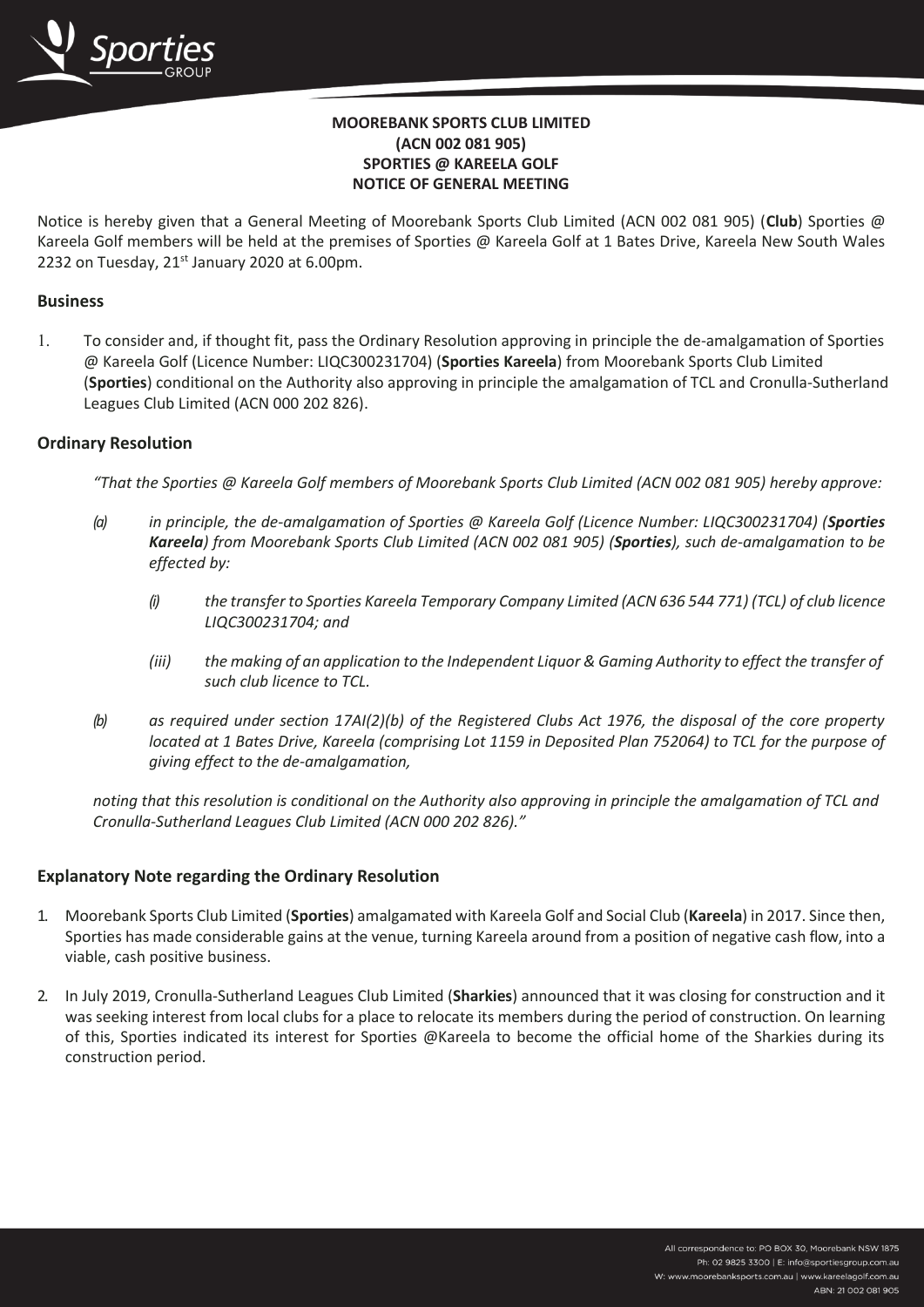

- 3. On 6 September 2019, Sharkies called for 'Expressions of Interest' from clubs interested in amalgamating, with a particular emphasis on clubs located in the Sutherland Shire.
- 4. As a part of our governance, Sporties constantly assesses all available opportunities. Since amalgamating with Kareela in 2017, new opportunities have crystallised for Sporties Group including an ability to commence building at its Gregory Hills site and a possibility to purchase land adjoining its Hammondville home. Naturally, Sporties is unable to pursue every opportunity and it is bound to plan strategically.
- 5. When the Expression of Interest was advertised, Sporties considered its position and the opportunity that potentially existed for the Sporties Group, Sporties @Kareela, and Sharkies.
- 6. Given these issues and the opportunity presented by Sharkies, Sportieslodged an 'Expression of Interest'to amalgamate the Kareela venue with Sharkies, freeing up resources to pursue other projects.
- 7. Sharkies formally indicated its willingness to begin proceedings to formalise such an amalgamation. For the process to be successful, a de-amalgamation of the Kareela venue from Sporties and an amalgamation of the venue with Sharkies is necessary. Sporties believes Sharkies are an ideal partner to take Kareela forward.
- 8. Sporties believes an amalgamation with a partner like Sharkies will herald in a new era for the Members of Kareela, and this is a decision in their best interest, both long and short term.
- 9. As one step in the process of formalising an amalgamation of the Kareela premises with Sharkies, Sporties is required to de-amalgamate the Kareela Premises to another company. For this purpose, Sporties Kareela Temporary Company Limited (**TCL**) has been incorporated. The de-amalgamation is effective for a very short time (often no more than 10 minutes) prior to the final amalgamation of TCL and Sharkies being granted.
- 10. Sporties @ Kareela Golf is situated at 1 Bates Drive, Kareela NSW and occupies Lot 1159 DP 752064 (**Premises**).
- 11. Upon de-amalgamation, Sporties @ Kareela Golf's club licence will be transferred to TCL. Sporties will also transfer the real property comprising the Premisesto TCL and TCL will be entitled to occupy the Premisesforthe purposes ofrunning a registered club. The Premises will, however, ultimately be transferred to Sharkies in the event the amalgamation is approved.
- 12. Sporties will transfer eighty (80) gaming machine entitlements to TCL in respect of the Premises.

#### Admission of Kareela members to the Amalgamated Club

- 13. In relation to the ultimate admission of Sporties members to Sharkies:
	- a. All members of Sporties in the classes of Kareela Club members, Golf members and Junior members who apply to become members of Sharkies will be admitted to membership of Sharkies.
	- b. For the purpose of the Registered Clubs Act, all transferring members will be identified in Sharkies membership register as "Kareela Club Members". All transferring members will be given a credit for any membership subscription amounts paid.
	- c. All transferring members will initially be Club members of Sharkies (with the exception of Junior members who will become Junior members of the Club) and Golf members of Sporties who transfer will then be automatically transferred from Club member class of membership with Sharkies to the new Golf member class of membership with Sharkies and any Life member of Sporties in respect of the Kareela Premises will then automatically be transferred to Kareela Perpetual membership class of Sharkies.
	- d. All transferring members will be subject to the usual restrictions applicable to new Sharkies members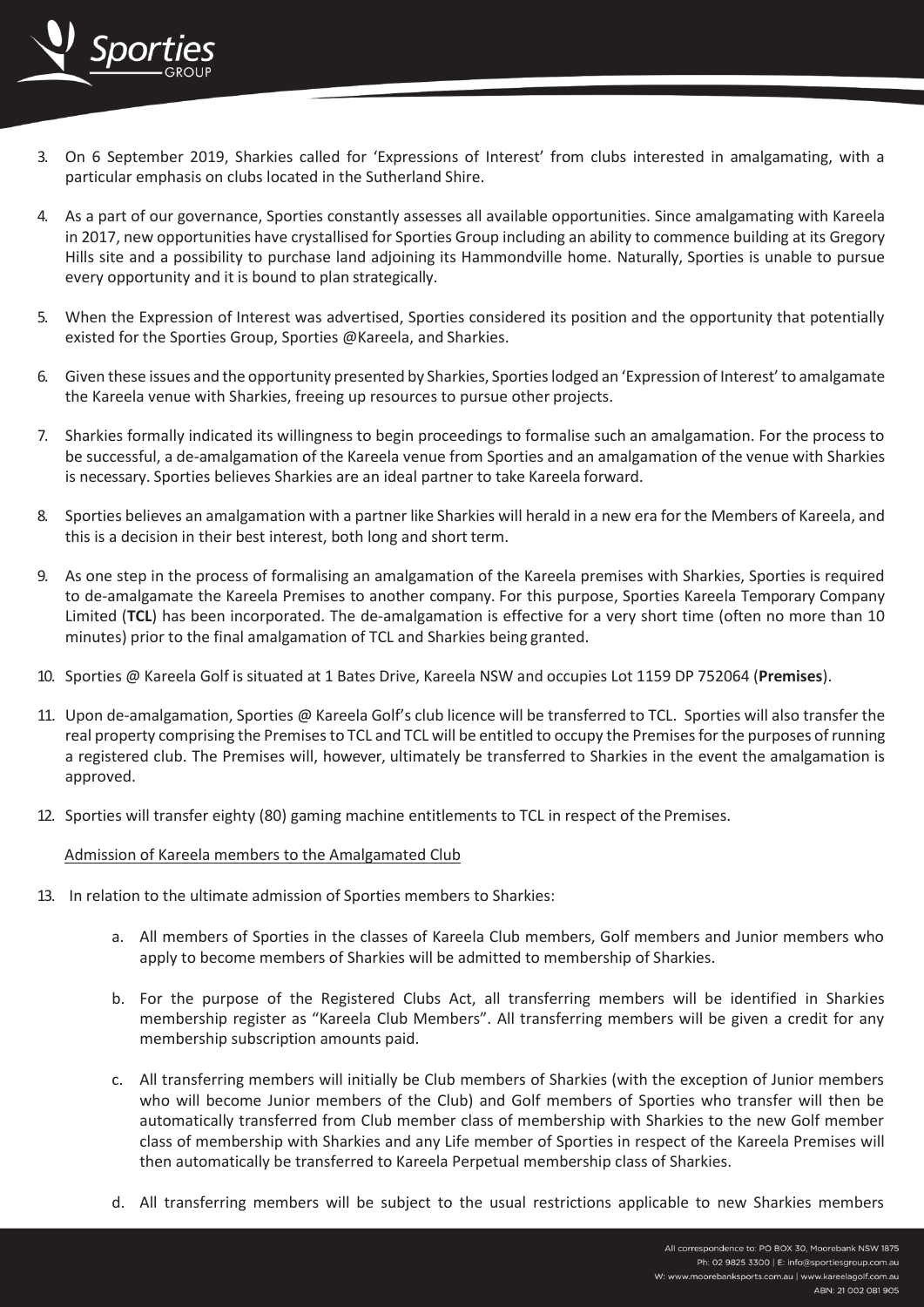including a three (3) year restriction on: (i) attending and voting at general meetings; (ii) nominating for and being elected to the Board; (iii) voting in the election of the Board; (iv) voting on any special resolution to amend the constitution of Sharkies; (v) proposing, seconding or nominating any eligible member for any office of Sharkies; and (vi) proposing, seconding or nominating any eligible member for life membership of Sharkies. After three (3) years golf members will still be subject to the following restrictions: (i) nominating for and being elected to the Board; (iii) voting in the election of the Board; (ii) voting on any special resolution to amend the constitution of Sharkies; and (iii) proposing, seconding or nominating any eligible member for any office of Sharkies.

- e. A new class of ordinary membership to be known as "Golf members" will be created, Golf members will, subject to the payment of appropriate fees and subscriptions, have the same rights, restrictions and conditions as Club members of Sharkies with the exception that they will not have the right to nominate for and be elected to hold office on the board, vote on any special resolution to amend the constitution nor propose, second or nominate any eligible member for any office of the Sharkies and they will be entitled to the privilege of golf as determined by the Board of the Amalgamated Club.
- f. A new ordinary class of membership to be known as "Junior members" will be created, Junior members must satisfy the board that: the person is joining the club for the purposes of playing sport as a member of a sub club of the club; has received from that persons parent or guardian written consent to that person becoming a Junior member of the club and taking part in the spotting activities organised by a sub club of the club; is satisfied that that person will take part in regular sporting activities organised by a sub club of the Club. A Junior member shall be, subject to the provisions of the Registered Clubs Act and law be entitled to use the facilities of the club but will not be entitled to: attend and vote at any meetings of the club; or take part in the management of the club; propose, second or nominate any person to membership of the club; propose, second or nominate any eligible member for any office of the club; propose, second or nominate any eligible member for Life membership; introduce guests to the club; the playing privileges of the club available through membership of a sub club unless and until they have paid to the club the entrance fee (if any) and applicable annual subscription of such sub club of the club.
- g. A new class of ordinary membership to be known as "Kareela Perpetual member" will be created, any person who, at Completion of Amalgamation, is a Life member of Sporties in respect of the Kareela Premises will become a Kareela Perpetual member of the Amalgamated Club, will have the same rights, restrictions and privileges as Club member with the exception that they will only be required to pay to the Amalgamated Club the minimum annual subscription required by the RCA (\$2.00 plus GST)..
- h. Prior to the Completion of the Amalgamation, Sharkies will forward to members of Sporties in the classes of Kareela Club members, Golf members and Junior members, a written invitation to become a Club member, Junior member or Golf member of Sharkies. '
- i. Any members of Sporties in the classes of Kareela Club members, Golf members and Junior members who accepts the invitation to become a Club member, agrees to pay the appropriate fees and subscriptions for that class of membership and agrees in writing to be bound by the Constitution of Sharkies, will (subject to the name of that person being displayed on the noticeboard of Sharkies for not less than seven (7) days and a period of not less than fourteen (14) days elapsing after the receipt of the acceptance by Sharkies) be elected by a resolution of the Board of Sharkies to membership of Sharkies in that class of membership with effect from the date of Completion of the Amalgamation.
- 14. Notwithstanding anything contained in the Memorandum of Understanding, any members of Sporties in the classes of Kareela Club members, Golf members and Junior members who, at Completion of the Amalgamation is then:
	- a. refused admission to or has been turned out of Sharkies Premises; or
	- b. suspended from Sharkies;
	- c. expelled from Sharkies.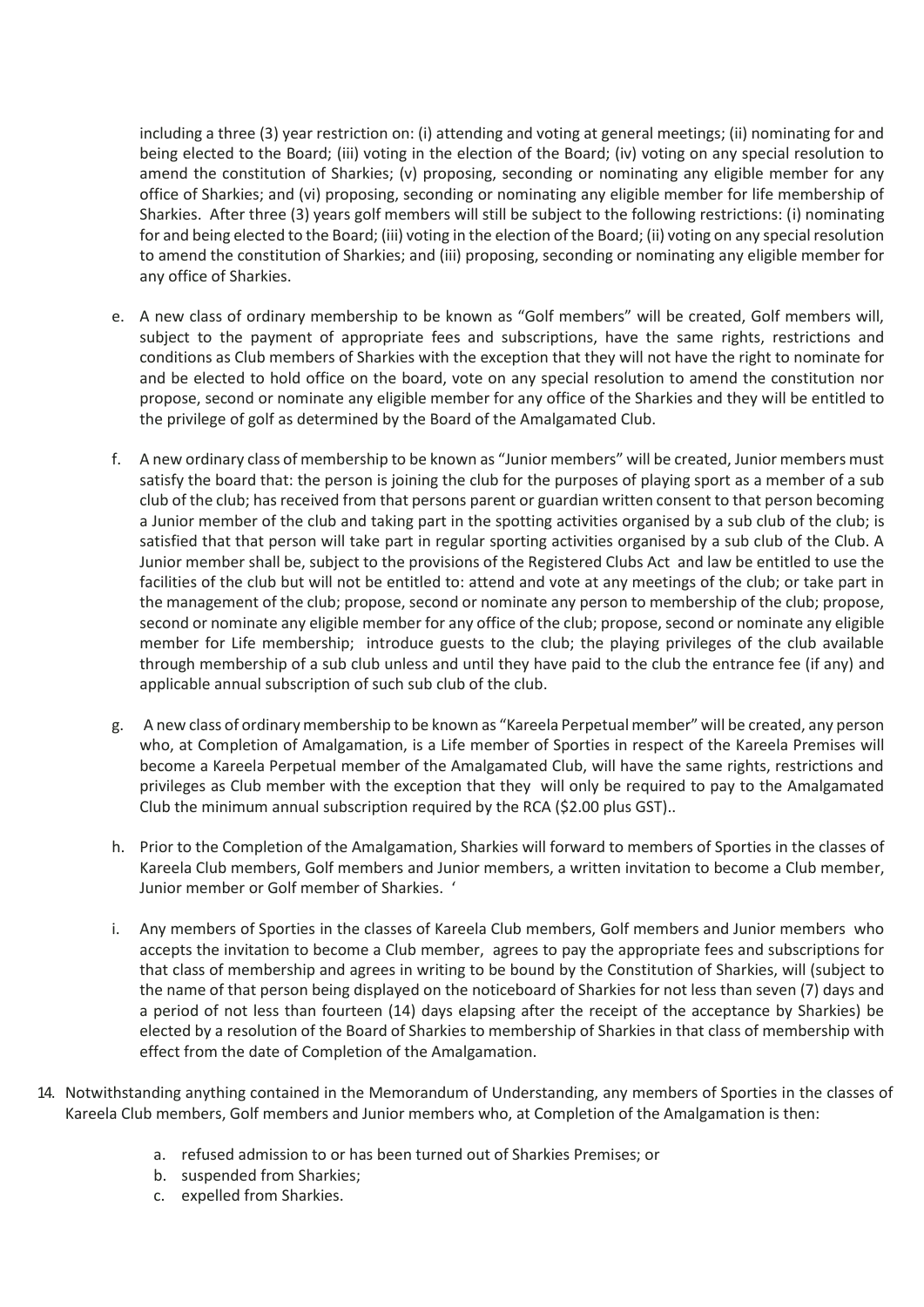shall only be entitled to attend at and use the facilities at the Kareela Premises and, for the avoidance of doubt, shall not be entitled to attend at or use the facilities at the Sharkies Premises, until such time as:

- a. the person is again permitted to enter the Sharkies Premises; or
- b. the period of suspension has been served; or
- c. the Board of the Amalgamated Club has overturned the person's expulsion from Sharkies or has readmitted the person to membership of Sharkies.

#### Golf and Golf Course

- 15. The right to operate the golf course is vested in Kareela Golf Course Operations Pty Ltd (a company in which Sporties currently owns all the shares) under a Licence Agreement.
- 16. Subject to Sharkies, or its nominee, owning all the shares in Kareela Golf Course Operations Pty Ltd (**KGCO**), or having taken an assignment of KGCO interest in the Licence Agreement, Sharkies intends:
	- that Sporties' interest in the Licence Agreement be assigned to Sharkies;
	- to use reasonable endeavours to renew the Licence Agreement (or enter into a new licence agreement for the Golf Course) at the expiration of the Licence Agreement in 2029 on terms satisfactory to the Board of the Amalgamated Club; and
	- in accordance with the requirements of the Licence Agreement maintain reasonable support for all existing golfing activities and improve the golfing facilities at the Kareela Premises.
- 17. Until Sharkies has control of KGCO or has received the benefit of a novation of Licence Agreement, Sporties will provide, or will procure KGCO to provide:
	- to all Golf members of the Amalgamated Club the same level of access to the Golf Course in return for Sharkies submitting to KGCO the same subscription fee currently paid by Golf members (subject to annual review);
	- all other goods and services as currently provided by Sporties or KGCO to Golf members including without limitation competitions, course maintenance in accordance with the terms and conditions of the Licence Agreement and presentations; and
	- an honouring of all Golf members entitlements in relation to the Golf Course as a result of all prior subscription fees previously paid to Sporties which have been transferred to Kareela Golf Course Operations Pty Ltd.

#### Employees of Sporties @ Kareela

- 18. If the de-amalgamation and amalgamation are both approved, all of Sporties' full time and part time employees at the Premises will be made offers of employment with Sharkies, and if they accept the offers, will be employed by Sharkies. Their existing employee entitlements will be preserved.
- 19. Any employee of Sporties who does not accept the offer of employment with Sharkies will be paid their full entitlements by Sporties when their employment with Sporties comes to an end.

#### General Information

- 20. Members should note that because the de-amalgamation and amalgamation are to be simultaneous if granted, the board which will ultimately govern the de-amalgamated/amalgamated club will be that of Sharkies, and the current board members can be found at [www.sharkies.com.au.](http://www.sharkies.com.au/)
- 21. Membersshould referto the Memorandum of Understanding between Sporties, TCL and Sharkies which is displayed on the noticeboards of Sporties, Sporties @ Kareela Golf and Sharkies and on the websites of Sporties at www.sportiesgroup. com.au and Sharkies at [www.sharkies.com.au](http://www.sharkies.com.au/)